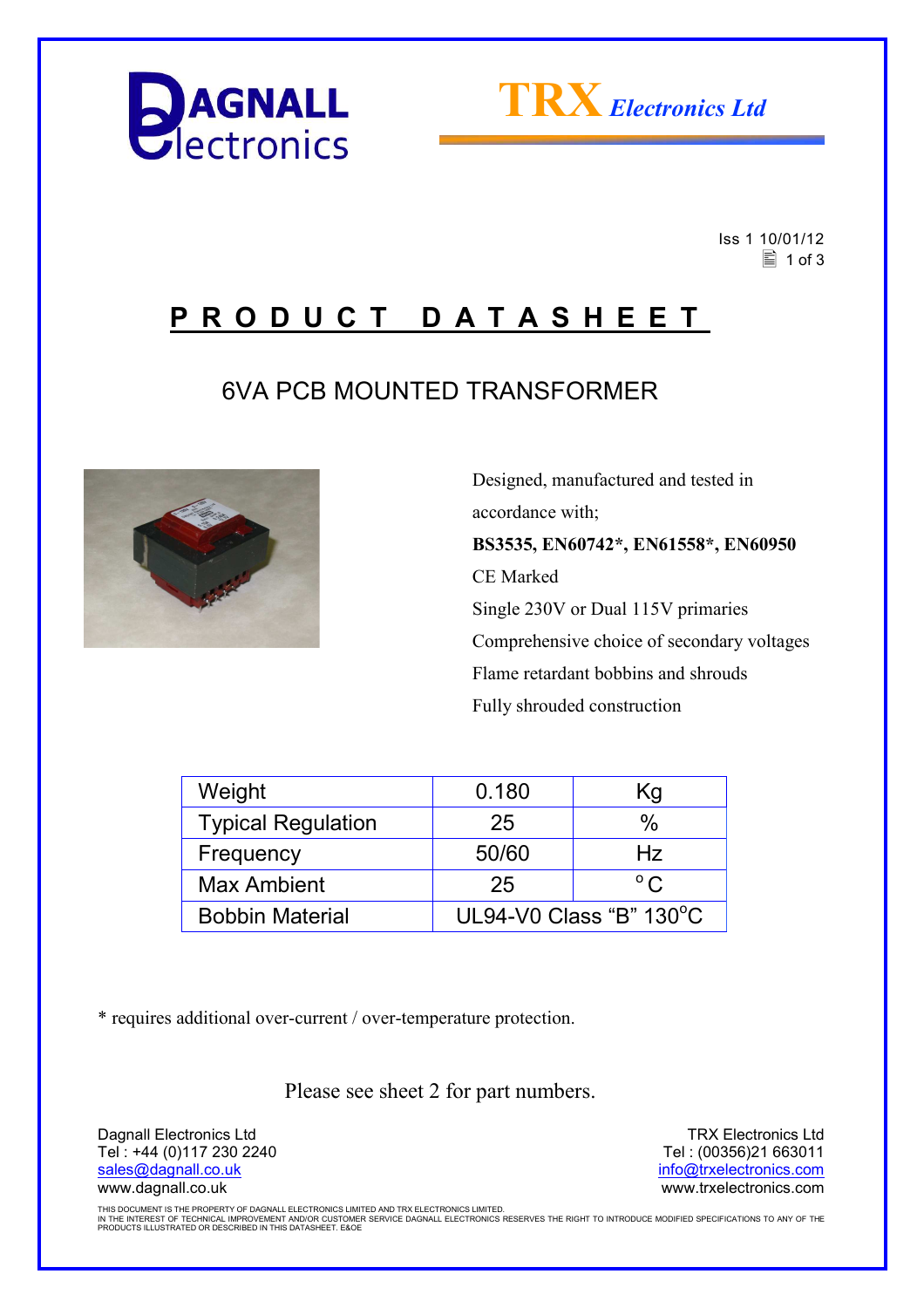



Iss 1 10/01/12  $\boxed{2}$  of 3

### Part Numbers

| Part No | Primary   | Secondary | Recommended<br><b>Secondary Fuse</b> |
|---------|-----------|-----------|--------------------------------------|
| D3008   | 230       | $6 + 6$   | 0.50A                                |
| D3009   | 230       | $9 + 9$   | 0.315A                               |
| D3010   | 230       | $12+12$   | 0.25A                                |
| D3011   | 230       | $15+15$   | 0.20A                                |
|         |           |           |                                      |
| D3012   | $115+115$ | $6 + 6$   | 0.50A                                |
| D3013   | $115+115$ | $9 + 9$   | 0.315A                               |
| D3014   | 115+115   | $12+12$   | 0.25A                                |
| D3015   | 115+115   | $15+15$   | 0.20A                                |

Please see sheets 3 for dimensions and pin outs.

Dagnall Electronics Ltd Tel : +44 (0)117 230 2240 sales@dagnall.co.uk www.dagnall.co.uk

TRX Electronics Ltd Tel : (00356)21 663011 info@trxelectronics.com www.trxelectronics.com

THIS DOCUMENT IS THE PROPERTY OF DAGNALL ELECTRONICS LIMITED AND TRX ELECTRONICS LIMITED.<br>IN THE INTEREST OF TECHNICAL IMPROVEMENT AND/OR CUSTOMER SERVICE DAGNALL ELECTRONICS RESERVES THE RIGHT TO INTRODUCE MODIFIED SPECIF